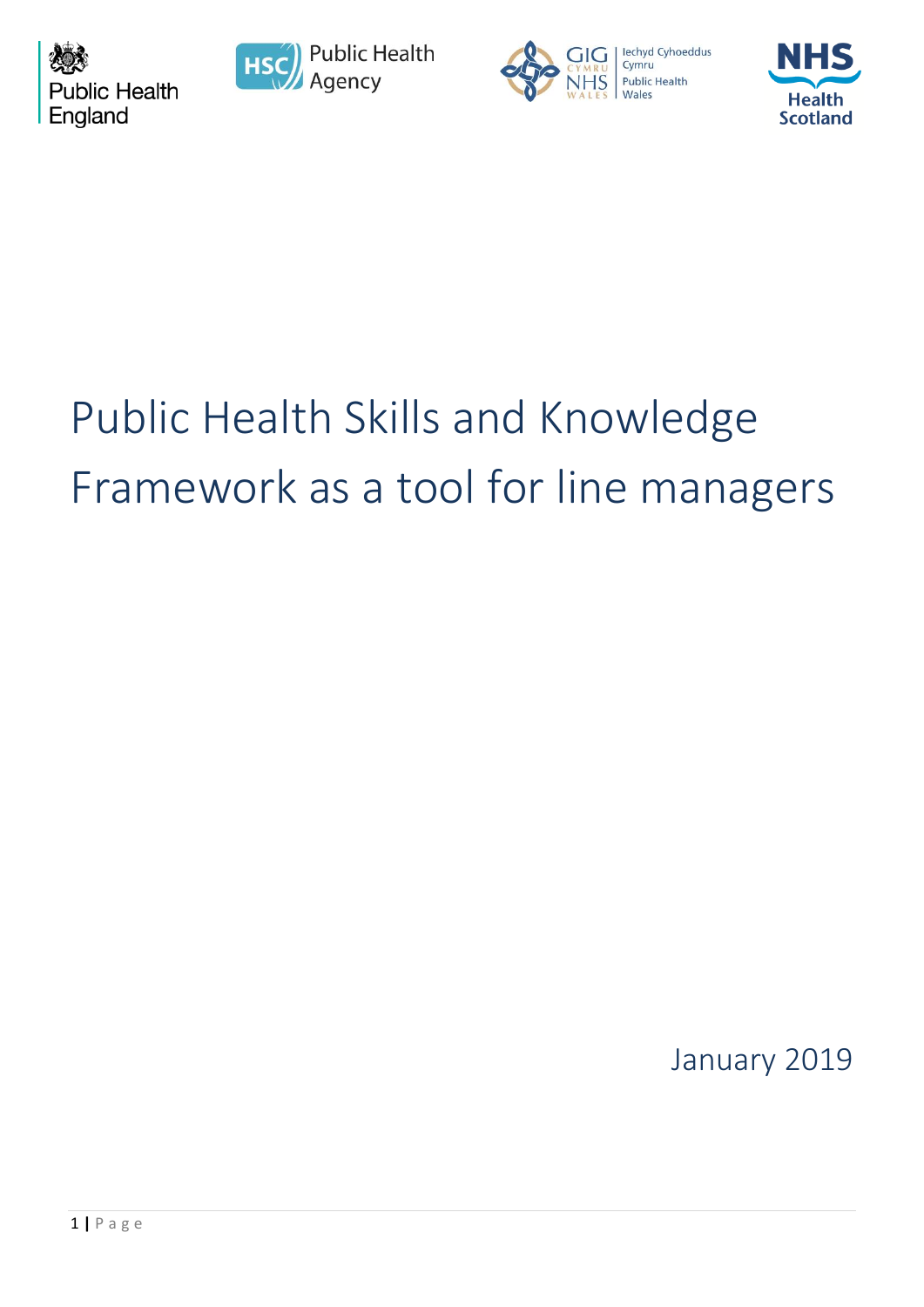This framework has been produced through the collaborative efforts of lead agencies across the UK including Public Health England, Public Health Wales, NHS Scotland and the Public Health Agency of Northern Ireland, and through the engagement of the public health workforce across the home nations. The Public Health Skills and Knowledge Framework is a UK-wide resource.

The review of the PHSKF was commissioned by the Department of Health and Social Care, and project managed by Public Health England.

For queries relating to this document, please contact: [sp-phskf@phe.gov.uk](mailto:sp-phskf@phe.gov.uk)

© Crown copyright 2019

You may re-use this information (excluding logos) free of charge in any format or medium, under the terms of the Open Government Licence v3.0. To view this licence, visit [OGL](https://www.nationalarchives.gov.uk/doc/open-government-licence/version/3/) or email [psi@nationalarchives.gsi.gov.uk.](mailto:psi@nationalarchives.gsi.gov.uk) Where we have identified any third party copyright information you will need to obtain permission from the copyright holders concerned.

Published: January 2019 PHE publications gateway number: GW-110

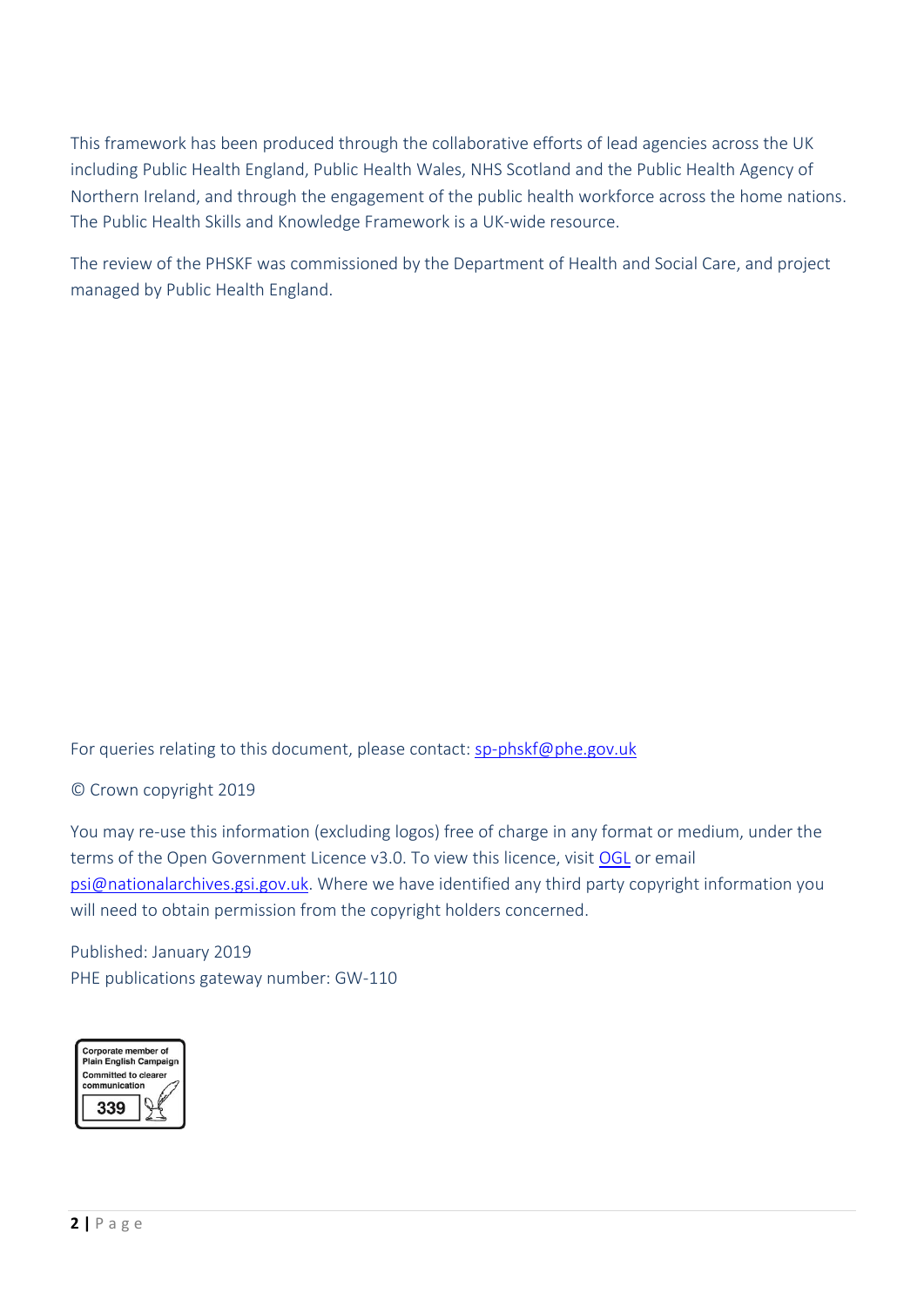## **Contents**

|                                                    | The PHSKF in context/your organisation                                                                                                                                                                                                                                                                                                                                                        | 4                             |
|----------------------------------------------------|-----------------------------------------------------------------------------------------------------------------------------------------------------------------------------------------------------------------------------------------------------------------------------------------------------------------------------------------------------------------------------------------------|-------------------------------|
|                                                    | Countries of the UK                                                                                                                                                                                                                                                                                                                                                                           | 5                             |
|                                                    | Step by step approach for the line manager                                                                                                                                                                                                                                                                                                                                                    | 6                             |
|                                                    | Fig 1: flow chart for line manager activity                                                                                                                                                                                                                                                                                                                                                   | 7                             |
|                                                    | Frequently asked questions (FAQs):                                                                                                                                                                                                                                                                                                                                                            | 8                             |
| $\mathbf{1}$<br>$\overline{2}$<br>3<br>4<br>5<br>6 | Why guidance for line managers?<br>How does the Framework help line managers?<br>How can line managers help individuals?<br>How does the PHSKF link with other organisational competency<br>frameworks?<br>How can the Framework help the line manager to support the health<br>and wellbeing of staff?<br>If there are no levels – how can the Framework help people progress<br>or develop? | 8<br>8<br>9<br>10<br>11<br>12 |
| 7                                                  | What does the Framework offer for individuals working at different<br>levels?                                                                                                                                                                                                                                                                                                                 | 13                            |
| 8<br>9                                             | How is the Framework being used in other ways?<br>How do we know if development activities have improved capability<br>or performance?                                                                                                                                                                                                                                                        | 15<br>15                      |
|                                                    | Contributors to the Framework                                                                                                                                                                                                                                                                                                                                                                 | 17                            |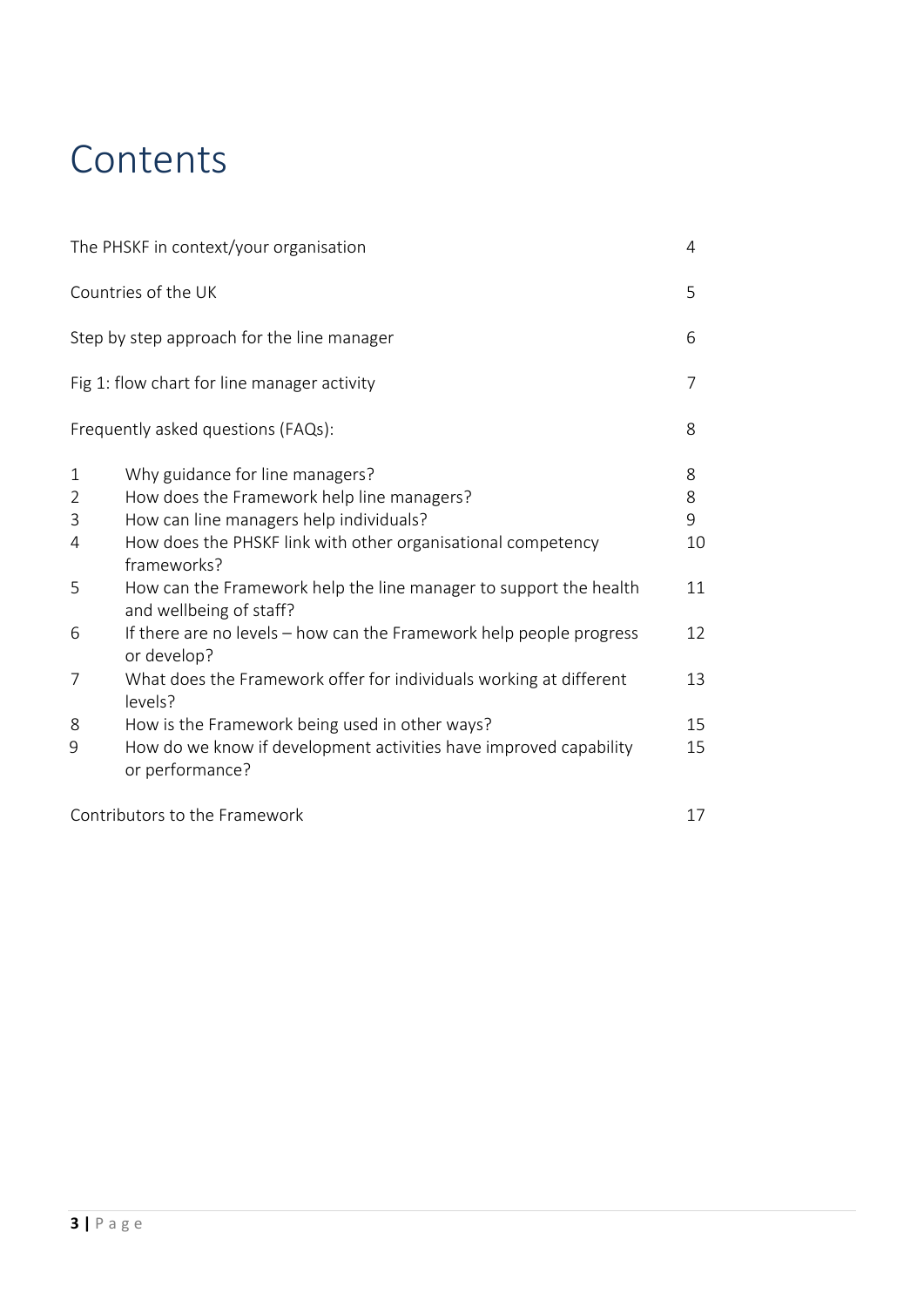# The PHSKF in context / your organisation

Public health services are delivered in different ways by different organisations across the UK. The PHSKF was created by colleagues from across the 4 nations working in different fields of public health to reflect the diversity of the public health workforce.

The framework can apply to those working in:

- 'core' public health workforce, ie from Health Protection Practitioners to Consultants working in Healthcare Public Health or colleagues delivering screening / immunisation programmes etc., or
- 'wider' public health service, ie dietitians, fire fighters, community support workers etc.

If the key focus of your organisation is to deliver a public health service, the PHSKF could be applied across a significant proportion of your workforce. If your organisation has a wider remit (for example a local authority, health care provider, community development organisation) the PHSKF may apply to a smaller section of the workforce and could be used in support of the existing arrangements for appraisal / learning and development.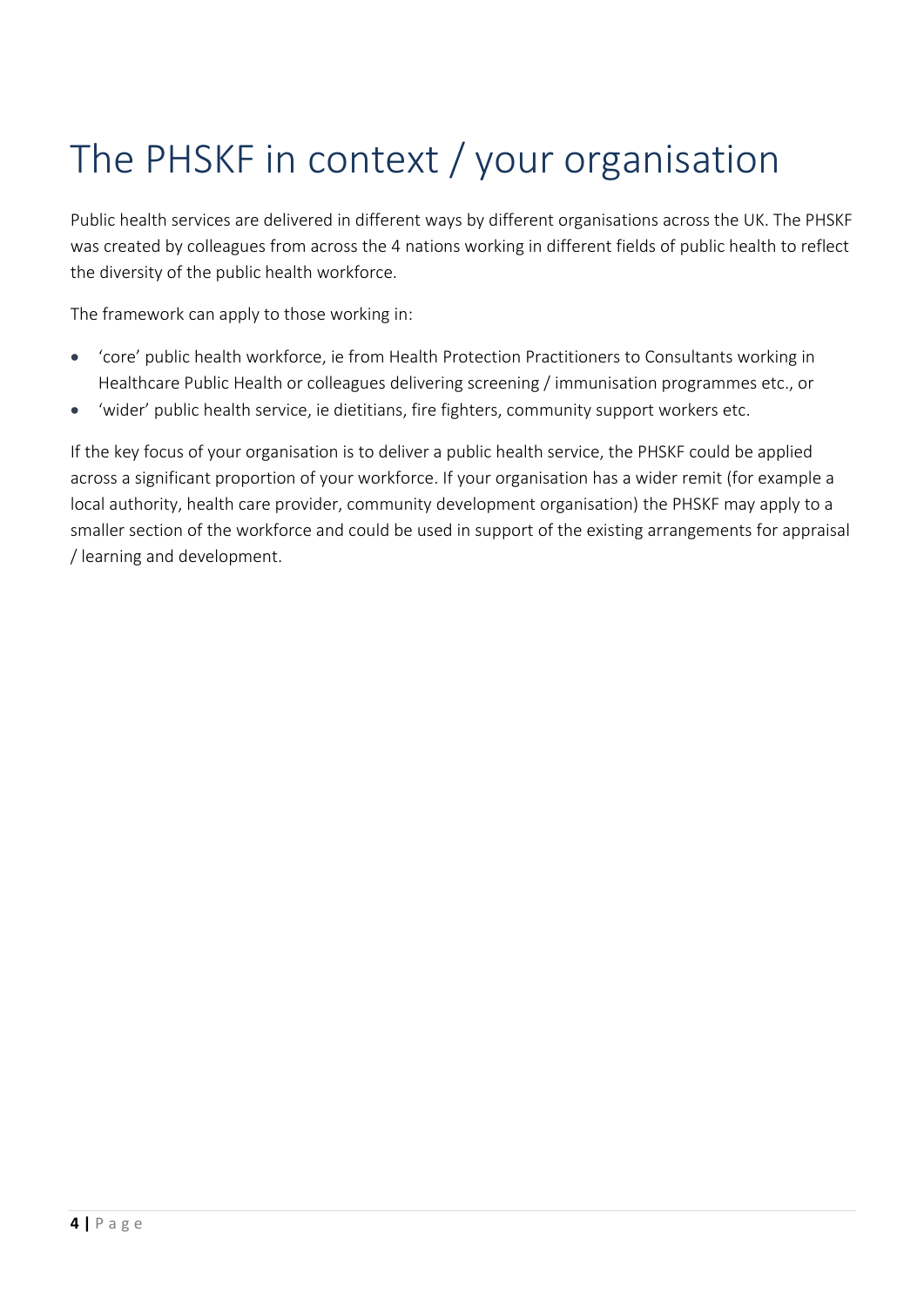# Countries of the UK

It is acknowledged that there are different arrangements in place in the home countries. When using the PHSKF consideration should be given to existing arrangements as follows:

- colleagues working within the core public health workforce in England should consider the arrangements for appraisal / learning and development in place within in their organisation
- colleagues working within the core public health workforce in Wales should consider the arrangements appraisal / learning and development in place in [Public Health Wales](http://howis.wales.nhs.uk/sitesplus/888/page/73692)
- colleagues working within the core public health workforce in **Scotland** should consider the arrangements appraisal / learning and development in place in NHS Health Scotland
- colleagues working within the core public health workforce in **Northern Ireland** should consider the arrangements appraisal / learning and development in place in HSC Public Health Agency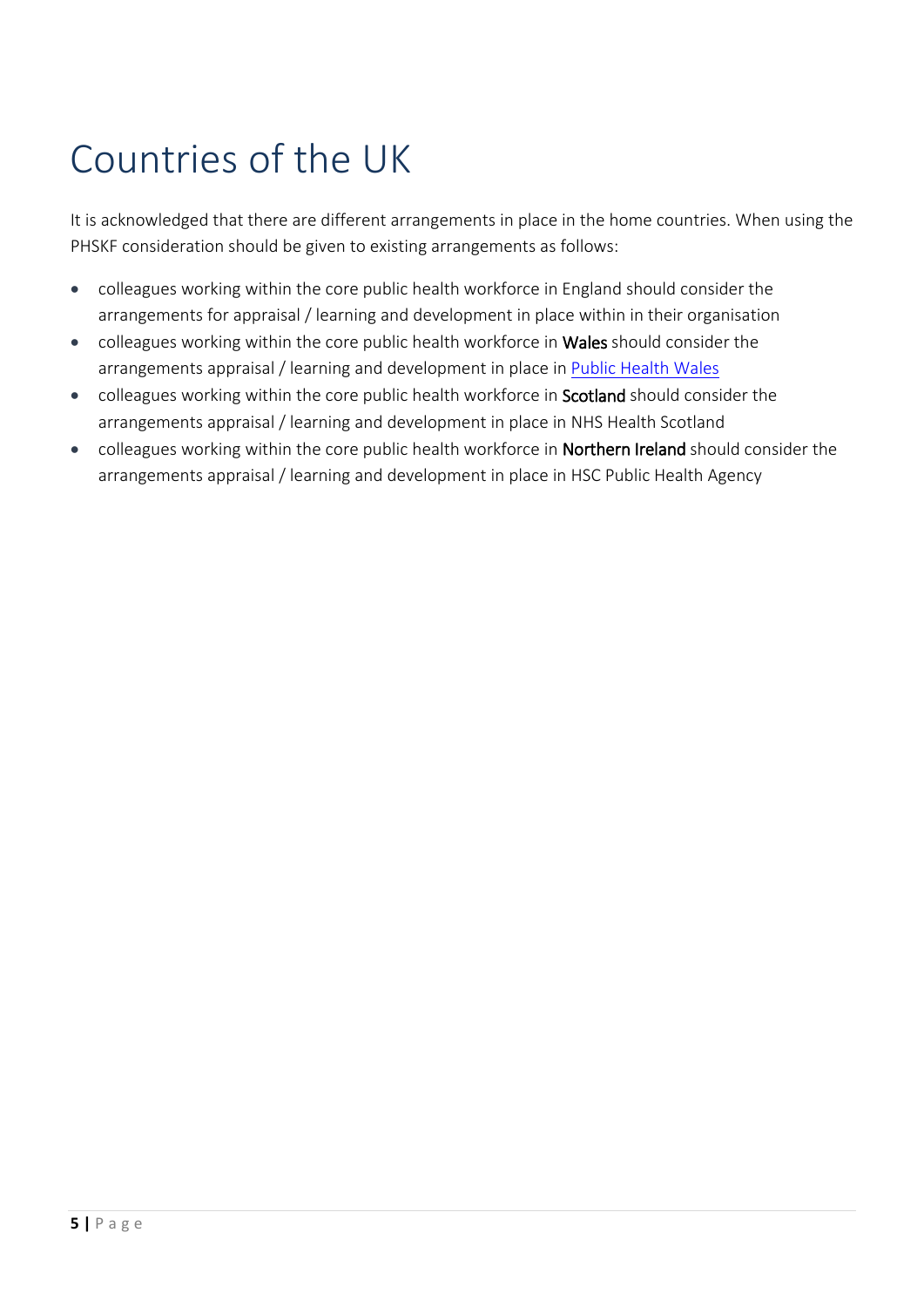# Step-by-step approach for the line manager

As a line manager you may find yourself supporting the performance and development of people with a remit to deliver on public health outcomes, through the delivery of actions and functions specific to public health practice. You may or may not have expertise in this area yourself. The Public Health Skills and Knowledge Framework (PHSKF) can help you to support colleagues by:

- introducing them to the PHSKF and explaining that it is a national framework describing the public health functions delivered by individuals and teams across agencies and organisations in the UK
- offering them the self-assessment tool, and sub-functions explained guide, that will help them assess themselves against the functions and sub-functions
- encouraging them to think about their current levels of competence and confidence specific to their area of work, identifying any gaps or development needs (this can be undertaken with reference to their job description or appraisal objectives)
- offering them an opportunity to discuss their self-assessment with you (and perhaps a public health mentor), to explore how equipped they feel for their current role
- offering them an opportunity to discuss their development needs and their career aspirations with you (or a public health mentor), to explore how equipped they feel for potential future roles, and what development pathway will help them to progress further
- supporting them to create a development plan that includes their capabilities in relation to public health activities, as well as the organisational business skills or mandatory training that they need to include
- encouraging them to keep a record of their development activities, whether this be on-the-job training, self-directed learning, or more formalised training programmes, and to record their thoughts and reflections on their learning $^1$  (to encourage the development of reflective practitioners across the public health workforce)
- enabling them to establish this process as a routine that will help them to develop on whichever public health career pathway they wish to pursue. This may require either you, or your direct reports, to seek and identify sources of sound careers advice in public health practice and careers. If you do not feel able to provide this advice yourself (please refer to the organisations listed under 'Countries of the UK' on page 4 of this document)

<sup>&</sup>lt;sup>1</sup> Faculty of Public Health Tips on writing effective reflective notes, September 2012 [www.fph.org.uk/media/1283/fph-tips](https://www.fph.org.uk/media/1283/fph-tips-on-writing-effective-reflective-notes.pdf)[on-writing-effective-reflective-notes.pdf](https://www.fph.org.uk/media/1283/fph-tips-on-writing-effective-reflective-notes.pdf)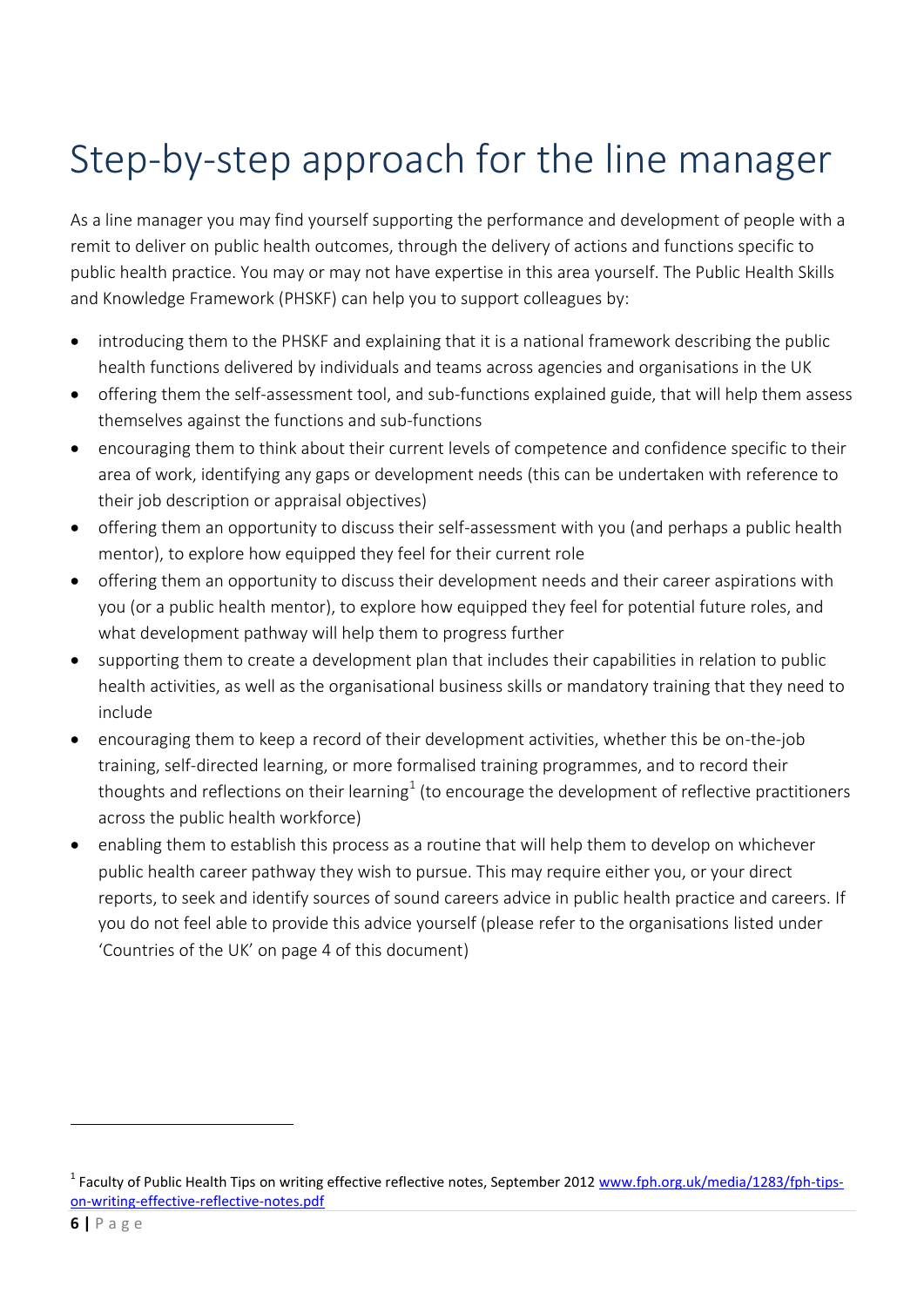# Step by step approach—diagram

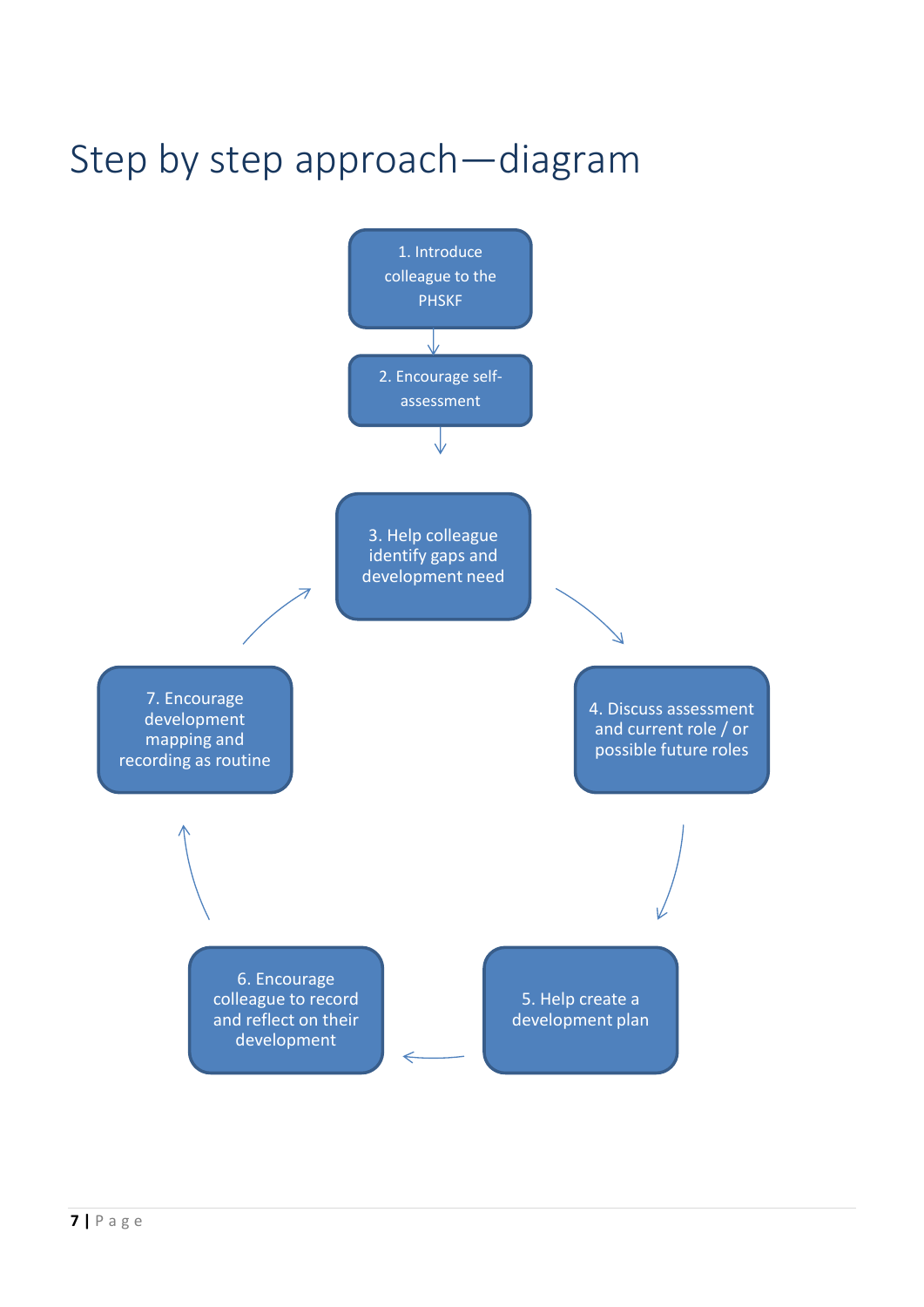# Frequently asked questions (FAQs)

## 1. Why guidance for line managers?

An early tool to be developed, shortly after the publication of the revised Framework in 2016, was a selfassessment form for individuals<sup>2</sup>. This has been used to conduct team skills audits; to help workers in PHE to review their development needs during the mid-year review point of the appraisal cycle; and similar application is also being developed for public health workers in the Public Health Agency (PHA) for Northern Ireland for them to:

- map their PHA job descriptions to the Framework
- provide specific work examples that demonstrate the sub-functions they carry out
- identify areas where they feel they need further development to fulfil their role competently

Line managers in these, and other organisations, may or may not be members of the core public health workforce, but they may be managing those who are. Similarly, public health professionals may be managing staff who are not members of the core public health workforce, but who wish to be, and who will be looking for development opportunities to help them on this career pathway. These guidelines have been prepared to help those line managers to understand how they can help individuals to work with the Framework.

### 2. How does the Framework help line managers?

### It encourages workers to 'own' their career development

The Framework provides a tool that encourages individual workers to take steps to review their own progress, to recognise their own areas of expertise, and to identify where they may need to develop further. This supports reflective practice, as well as a culture of self-led career planning and development.

Line managers can legitimately invite their direct reports to carry out this self-assessment as the Framework provides a national benchmark. In the context of reflective practice, line managers can encourage workers to take responsibility for planning their own professional or practice-based development. This partnership approach is also engendered through career or development

<sup>&</sup>lt;sup>2</sup> Acknowledgements to Lincolnshire County Council who designed a self-assessment methodology to conduct a public health department team audit using the PHSKF during 2017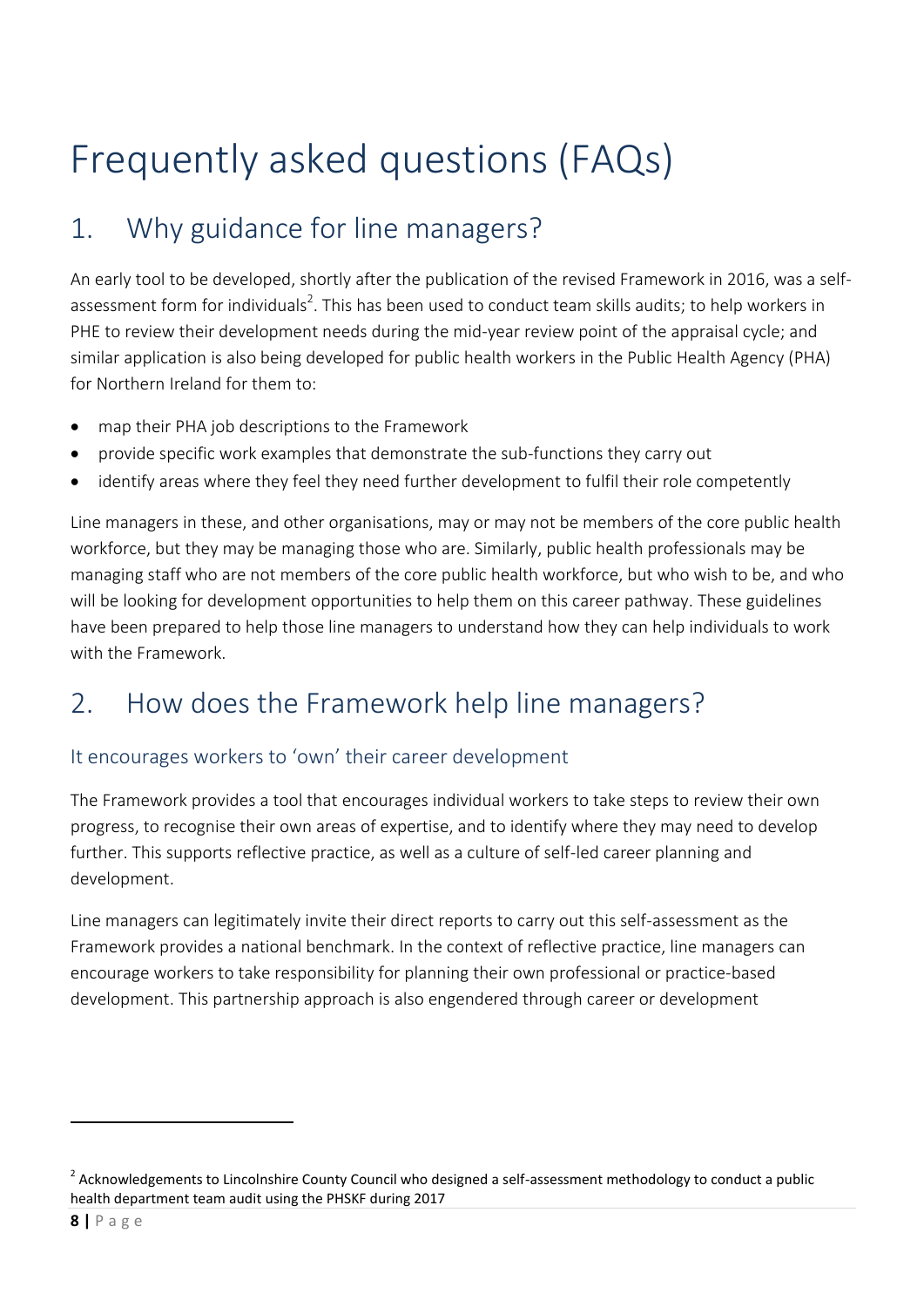'conversations<sup>'3</sup> that are encouraged during appraisal and staff review processes across UK organisations and sectors.

#### It can help workers to see where their role fits within the wider public health context

Because the Framework represents all areas of public health practice, both the technical functions (around health intelligence, health promotion, health protection, healthcare public health, research) and those transferable skills shared with other organisational colleagues, individuals working with the Framework can see how their own actions and capabilities contribute to the wider public health effort. This will support a sense of purpose and higher ambition, and could also contribute to a sense of wider belonging within their employing organisation, recognising the particular contributions of themselves and their team.

### It can help with writing or reviewing job descriptions

Line managers may also find themselves in a position where they need to extend their team, or provide a different skills profile as the nature of the work they are delivering changes or evolves. They may find that they need to write new job descriptions. The Framework can assist with this by providing a menu of functions that public health workers are able to carry out. It is unlikely that anyone working in public health, even the most accomplished, will be delivering on every single function in the Framework, to a current level of competence, so the Framework can be used to identify the key areas of delivery you require from a post. These can then be described in a way that many public health workers will recognise, (if they are familiar enough with the Framework), and in a way that resonates with people based across a range of sectors and organisations.

### 3. How can line managers help individuals?

It is often difficult for individuals, at any level, to assess themselves if they do not receive regular feedback on their work, either around their levels of competence, or productivity/output.

In their 1999 study<sup>4</sup>, David Dunning and Justin Kruger explained that with incompetence comes the inability to make an accurate self-assessment of one's own competence. They observed that often incompetent individuals over-estimate their abilities. This is known as the Dunning-Kruger effect. Subsequent studies around this phenomenon have also revealed that more competent individuals often under-estimate their competence by assuming that things that they find relatively easy, others also find easy. This is why it is always useful for individuals to be able to discuss any self-assessment with

**.** 

<sup>&</sup>lt;sup>3</sup> Career Conversations, HEE [healthandcaretalentmanagement.hee.nhs.uk/hcls/talent-management-toolkit/career](https://healthandcaretalentmanagement.hee.nhs.uk/hcls/talent-management-toolkit/career-conversations)[conversations,](https://healthandcaretalentmanagement.hee.nhs.uk/hcls/talent-management-toolkit/career-conversations) Career conversation framework and tips, Civil Service Learning

[civilservicelearning.civilservice.gov.uk/sites/default/files/career\\_conversations\\_1.pdf](https://civilservicelearning.civilservice.gov.uk/sites/default/files/career_conversations_1.pdf) 4 'Unskilled and Unaware of It: how difficulties in recognising one's own incompetence lead to inflated self-assessments', Kruger, J. and Dunning, D.; Journal of Personality and Social Psychology 1999, Vol. 77, No.6, 1121-1134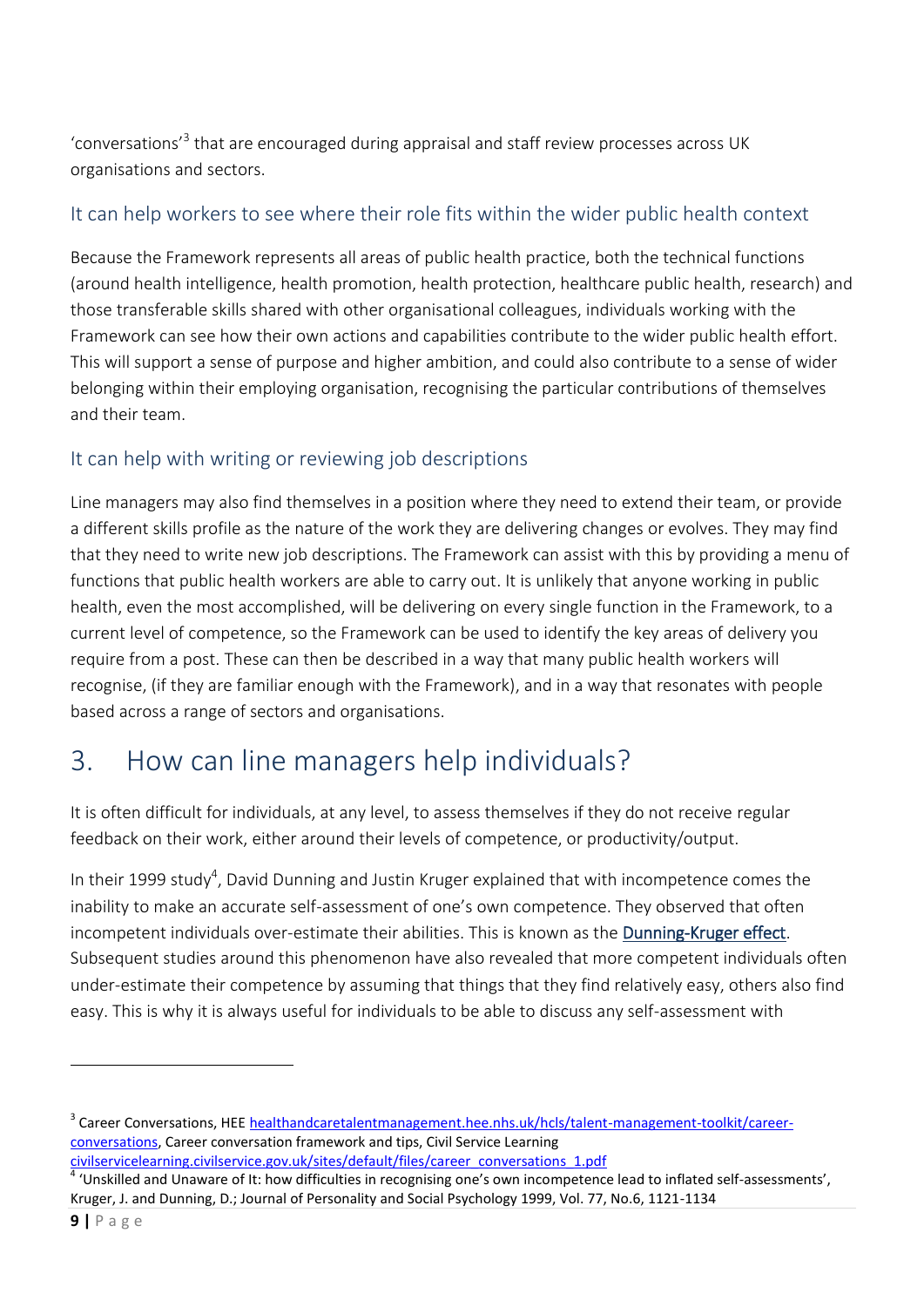someone else, whether that is a peer, a tutor, a mentor, or a line manager. We all need support to help us to calibrate how we see ourselves.

In the context of work-based appraisal and development discussions, between workers and their line managers, a candid and constructive conversation can be an invaluable aid to development.

Line managers should also have a sound grasp of the learning and development policies and opportunities within their organisations, to respond to the development needs identified in their direct reports. These needs could be met in a variety of different ways and the 70/20/10 model of learning and development<sup>5</sup> currently holds significant traction in organisations internationally and across all sectors. This model suggests that, as a general guide, about 70% of an individual's learning is sourced from jobrelated experiences; 20% from interactions with others; and 10% from formal educational events. Options to support individuals might therefore be varied eg: shadowing; secondment; 'acting-up'; special projects; extended leadership opportunities; on-line or e-learning based knowledge acquisition; class-room based learning; formally assessed learning leading to nationally recognised qualifications.

Hence line managers can help by:

- assisting individuals in reaching more realistic judgements about their capabilities
- supporting individuals with development options, in line with their corporate learning and development offer
- helping individuals to prioritise their learning and development needs so that they are competent in their current roles, while planning for their future career development

## 4. How does the PHSKF link with other organisational competency frameworks?

Employing organisations often have their own competency frameworks to support the learning and development of their workforce, reflecting their strategic goals, their over-riding purpose and their culture.

For the public health workforce, this could be the [NHS Knowledge and Skills Framework](http://www.ksf.scot.nhs.uk/)<sup>6</sup>, a myriad of [local authority competency](http://www.lgsc.org.uk/fs/doc/publications/competency-framework-for-local-government.pdf) frameworks<sup>7</sup>, or the [Civil Service Competency Framework](https://www.gov.uk/government/uploads/system/uploads/attachment_data/file/436073/cscf_fulla4potrait_2013-2017_v2d.pdf)<sup>8</sup>, as well as those from a wide range of other employing organisations and agencies across sectors.

<sup>&</sup>lt;sup>5</sup> Model created in the 1980s by Morgan McCall, Michael M Lombardo and Robert A Eichinger, of the Center for Creative [Leadership,](https://www.ccl.org/) when researching successful executives

<sup>6</sup> NHS Knowledge and Skills Framework (Scotland) [www.ksf.scot.nhs.uk/](http://www.ksf.scot.nhs.uk/)

<sup>&</sup>lt;sup>7</sup> Northern Ireland Local Government Competency Framework [www.lgsc.org.uk/fs/doc/publications/competency](http://www.lgsc.org.uk/fs/doc/publications/competency-framework-for-local-government.pdf)[framework-for-local-government.pdf](http://www.lgsc.org.uk/fs/doc/publications/competency-framework-for-local-government.pdf)

<sup>8</sup> Civil Service Competency Framework 2012-2017

[www.gov.uk/government/uploads/system/uploads/attachment\\_data/file/436073/cscf\\_fulla4potrait\\_2013-2017\\_v2d.pdf](http://www.gov.uk/government/uploads/system/uploads/attachment_data/file/436073/cscf_fulla4potrait_2013-2017_v2d.pdf)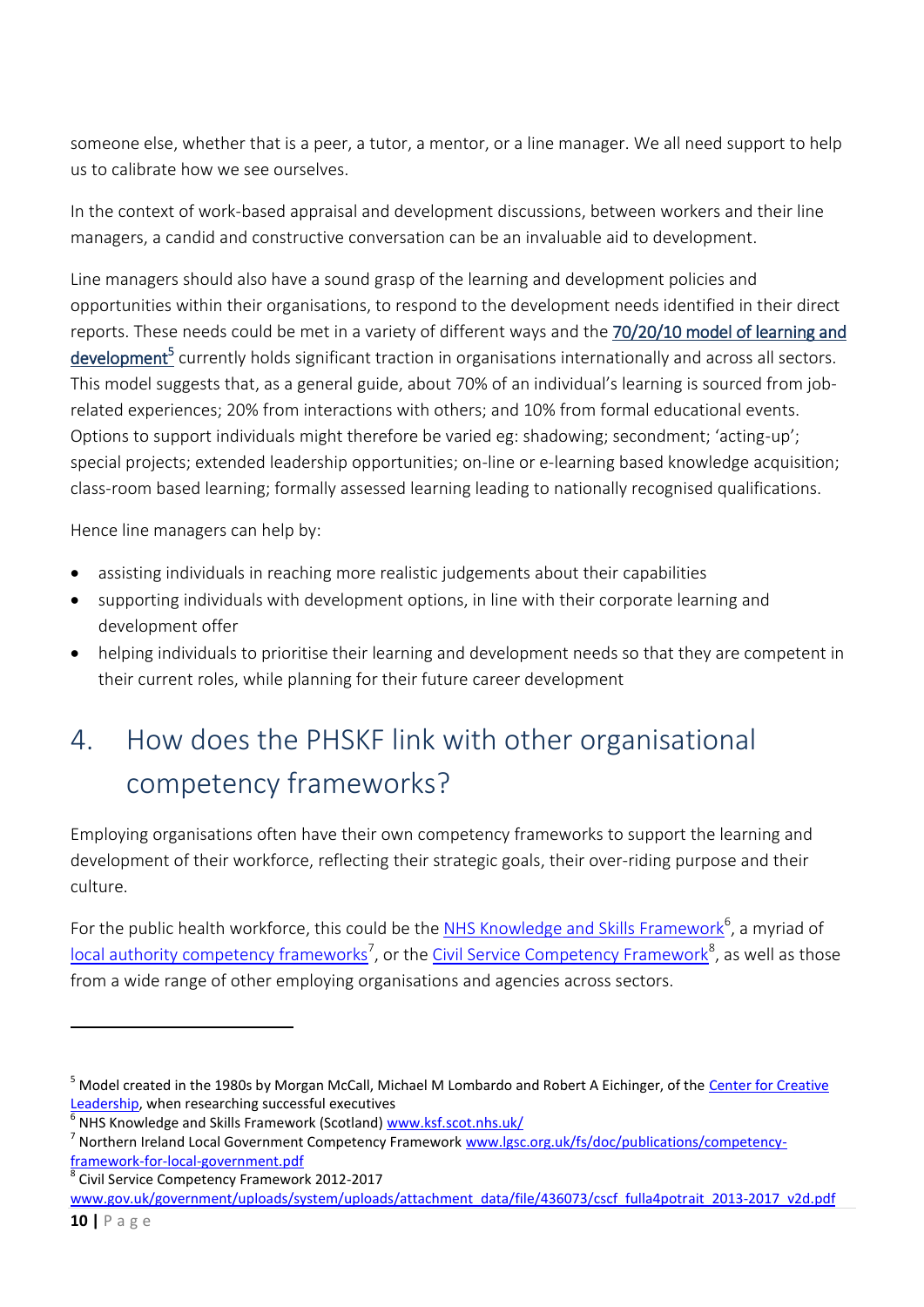TABLE 1 shows how elements of the PHSKF link to, and complement these other frameworks. The table also shows how different frameworks address different aspects of staff performance eg: some combine desirable behaviours with specific areas of functional activity, while others focus on service delivery standards or specific skill-sets, so the comparisons between frameworks are not always 'like with like'.

| <b>TABLE 1</b>               |                          |                             |                                                |  |  |  |
|------------------------------|--------------------------|-----------------------------|------------------------------------------------|--|--|--|
| <b>PHSKF</b>                 | <b>NHS KSF</b>           | Civil Service               | Local Government                               |  |  |  |
|                              |                          |                             | (Northern Ireland example)                     |  |  |  |
| Context                      |                          | Inspiring                   | How we provide leadership                      |  |  |  |
| $B1$ – work through          |                          | <b>Setting Direction</b>    | and direction:                                 |  |  |  |
| policies & strategies        |                          | Seeing the bigger picture   | Setting Direction                              |  |  |  |
| Delivery                     |                          | Changing & improving        | Leadership                                     |  |  |  |
| C1 - provide leadership      |                          | Making effective            | Managing Performance                           |  |  |  |
| to drive improvement         |                          | decisions                   |                                                |  |  |  |
| Technical - A1-5             | IK1-3 Information &      | Empowering                  | How we move forward:                           |  |  |  |
| Context                      | Knowledge                | Delivering Results          | Problem solving & decision                     |  |  |  |
| B <sub>3</sub> - work in a   | HWB $1-10$               | Achieving commercial        | making                                         |  |  |  |
| commissioning based          | Health & Wellbeing       | outcomes                    | Managing change                                |  |  |  |
| culture                      | C3 Health, safety &      | Delivering value for        | Achieving results                              |  |  |  |
| Delivery                     | security                 | money                       | Continuously improving                         |  |  |  |
| C3 - design & manage         | C4 Service Improvement   | Managing a quality          | services                                       |  |  |  |
| programmes & projects        | C5 Quality               | service                     |                                                |  |  |  |
|                              |                          | Delivering at pace          |                                                |  |  |  |
| Delivery                     | C1 Communication         | Confident                   | How we manage ourselves:                       |  |  |  |
| $C2$ - communicate with      | C2 Personal & people     | <b>Engaging People</b>      | Managing our own work                          |  |  |  |
| others                       | development              | Leading & communicating     | Developing our own capability                  |  |  |  |
| C4 - prioritise & manage     | G7 Capacity & capability | Collaborating &             | Communicating with impact                      |  |  |  |
| resources                    | C6 Equality & diversity  | Partnering                  | How we work with others:                       |  |  |  |
| Context                      |                          | Building capability for all | Collaborating in a political                   |  |  |  |
| B2 - work collaboratively    |                          |                             | environment                                    |  |  |  |
| across boundaries            |                          |                             | Influencing outcomes<br>Meeting customer needs |  |  |  |
| $B4$ – work within political |                          |                             | Respect for diversity &                        |  |  |  |
| & democratic systems &       |                          |                             | equality                                       |  |  |  |
| with a range of              |                          |                             |                                                |  |  |  |
| organisational cultures      |                          |                             |                                                |  |  |  |
| Professional and             |                          | Values                      |                                                |  |  |  |
| ethical underpinnings        |                          |                             |                                                |  |  |  |

## 5. Can the Framework help the line manager to support the health and wellbeing of staff?

Evidence shows that the health and wellbeing of staff is affected by how they are managed. The National Institute for Health and Care Excellence (NICE) provides guidance on management practices<sup>9</sup>.

<sup>&</sup>lt;sup>9</sup> NICE guideline [NG13] Workplace health: management practices June 2015, updated March 2016 [www.nice.org.uk/guidance/ng13](http://www.nice.org.uk/guidance/ng13)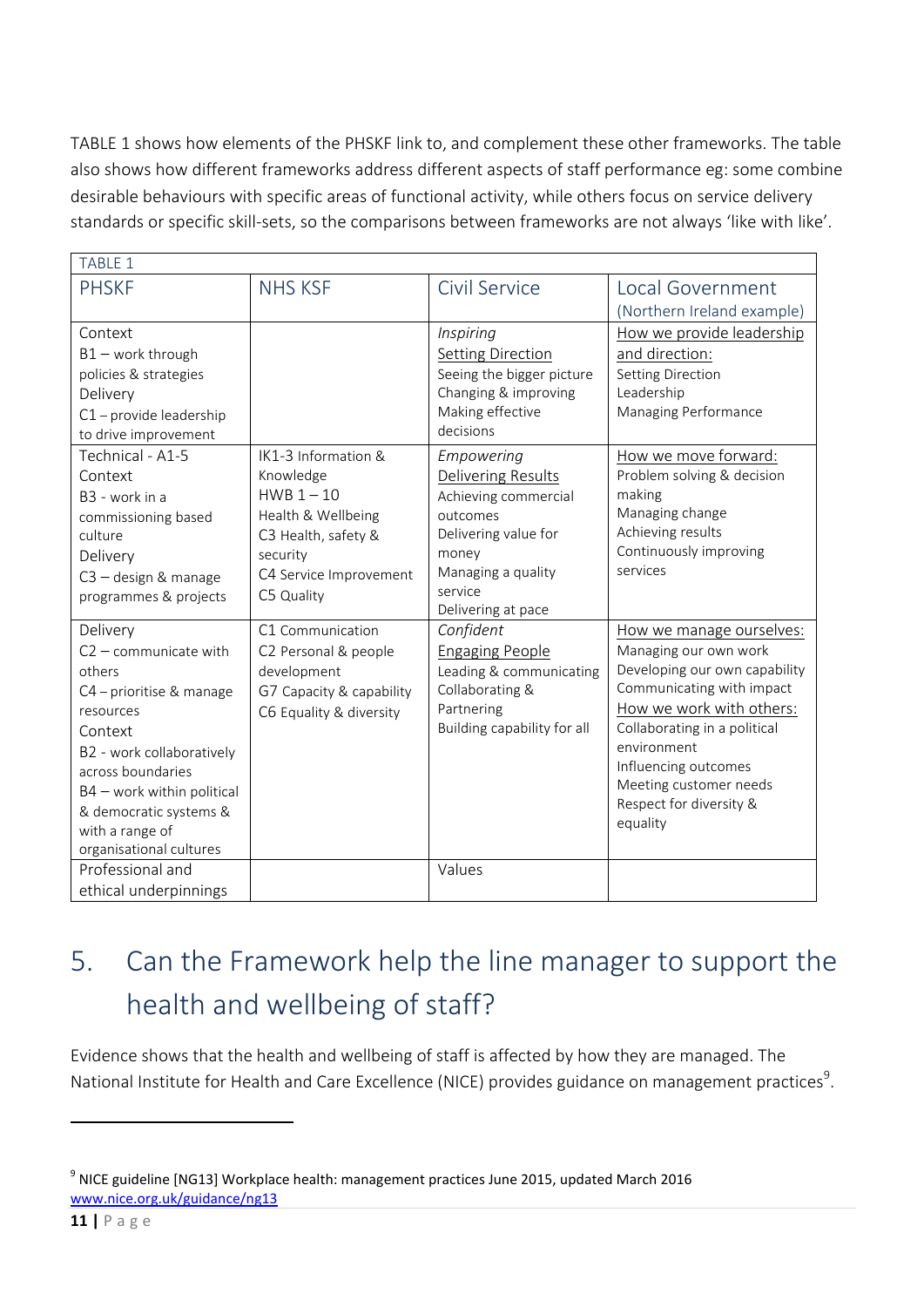These pieces of guidance, alongside others that reference the potential impact of the line manager can all be found in the NICE pathway on this topic.

With regard to job design, NICE recommend that line managers encourage employees to be involved in the design of their role to achieve a balance in the work demanded of them. Other recommendations that the Framework can support, require line managers to:

- encourage creativity, new ideas and opportunities to learn
- act as a mentor or coach
- recognise the contribution of each employee
- provide a sense of meaning and challenge, and building a spirit of teamwork and commitment
- work with employees to produce and agree employees' personal development plans

## 6. If there are no levels – how can the Framework help people to progress or develop?

One of the challenges with the original Framework (2008) was that it provided 9 levels of the workforce, using the Skills for Health (SfH) 'key elements of the career pathway' tool<sup>10</sup>. The testing of an early eportfolio prototype for the Framework in 2015 showed that when individuals tried to assess themselves against these levels, they could not distinguish sufficiently between the knowledge and skills descriptors of neighbouring levels to feel confident that they were assessing themselves correctly. During engagement events, the workforce also reported that there were too many levels.

A further problem associated with the 9 levels described in the Skills for Health career pathway was that individuals were tempted to align these to the NHS Agenda for Change pay bandings, and they used the PHSKF as a tool to support job evaluation, or to claim they were working at a different level to the one on which they were being paid. This was never the intended use of either the Skills for Health career pathway or the PHSKF and it left some individuals with negative associations with the Framework, particularly if they had been moved to a lower, rather than a higher banding by the presiding manager.

### It is important to understand that the Framework is not designed to be used as a job evaluation tool to determine the banding/pay and grading of staff

The Framework (2016) should be used to help individuals to:

 identify those public health functions in which they are experienced, and feel confident, so that they can produce their own personal profile of their public health capabilities

 $10$  Skills for Health Key Elements of the Career Pathway

[www.skillsforhealth.org.uk/index.php?option=com\\_mtree&task=att\\_download&link\\_id=163&cf\\_id=24](http://www.skillsforhealth.org.uk/index.php?option=com_mtree&task=att_download&link_id=163&cf_id=24)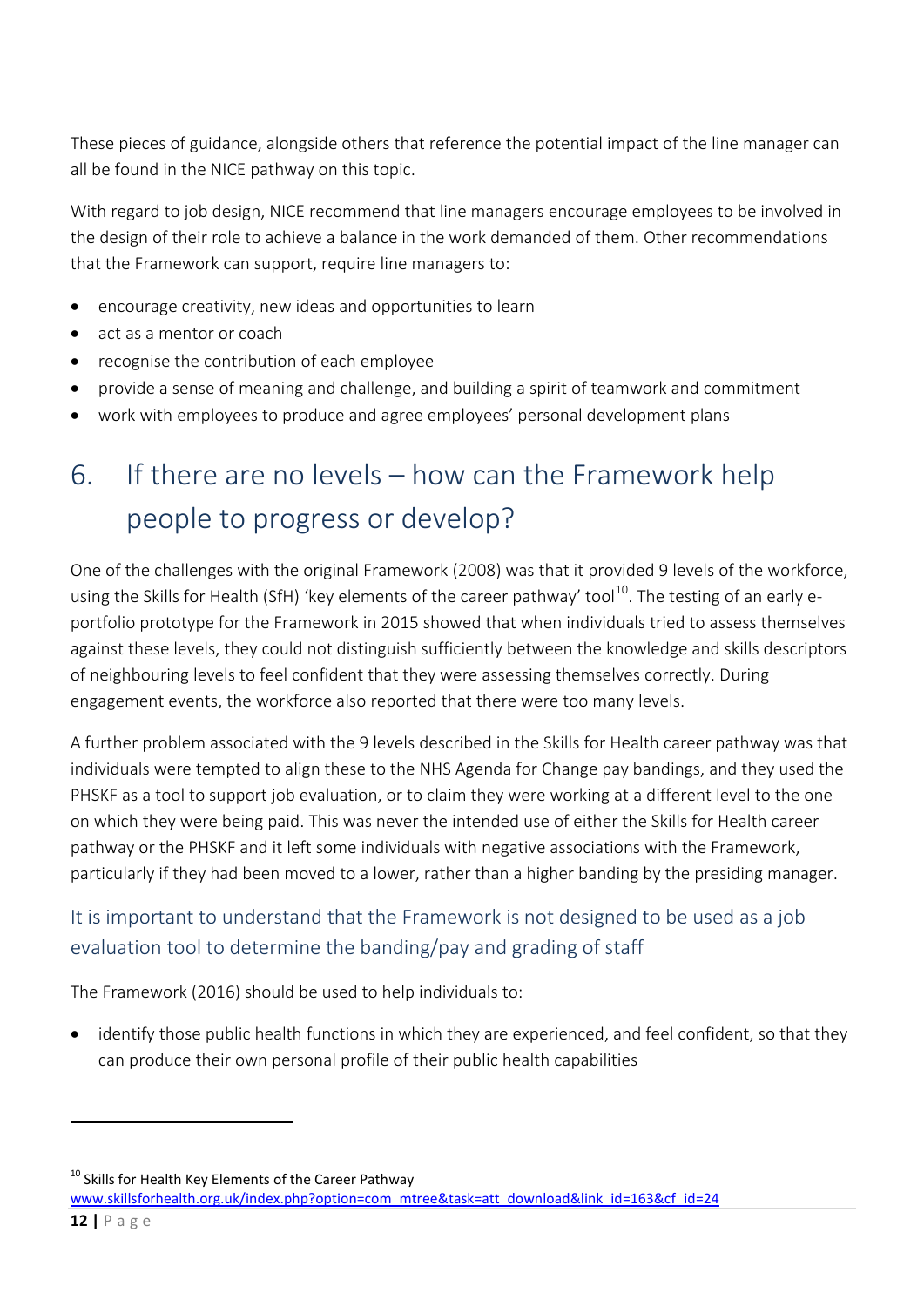- identify those public health functions that they actively carry out in their role and which are reflected in their current job description, and/or
- identify those areas where they need to develop their capability further

## 7. What does the Framework offer for individuals working at different levels?

A series of indicative role templates are in development to demonstrate how different roles at different levels in the public health system reflect the Framework in their day to day duties. The templates show how individuals may be operating in the same 'functional space' as others who are either senior or junior to them in their organisational hierarchy.

The differentiating factors that determine the level that someone might be working at (and being paid for) are identified within the employing organisation, and these usually include the level of:

- autonomy and creative licence
- accountability
- risk that they may be carrying for themselves, or on behalf of others including colleagues and service users
- decision making and the potential impact of those decisions on others including colleagues and service users
- physical and mental demands of the role
- required knowledge, skills and expertise
- responsibility for others

Each organisation will have its own job evaluation process, and it would be difficult for the Framework to reflect these accurately given the wide range of employing organisations for public health workers across the UK, and the diversity in the primary nature of business for those organisations.

What the Framework *can* offer, is a range of descriptors within each functional area, some of which will reflect operational activity, others that reflect more strategic action (see next page). The risk of assigning any of these to specific levels of the workforce, through a prescriptive framework, is that these activities are then deemed exclusive to particular groups, when in fact we are all probably carrying out a mixture of activities at different levels in any given role. The consistent characteristics assigned to levels are those factors listed above.

Examples of the differences between some of the sub-function descriptors are as follows: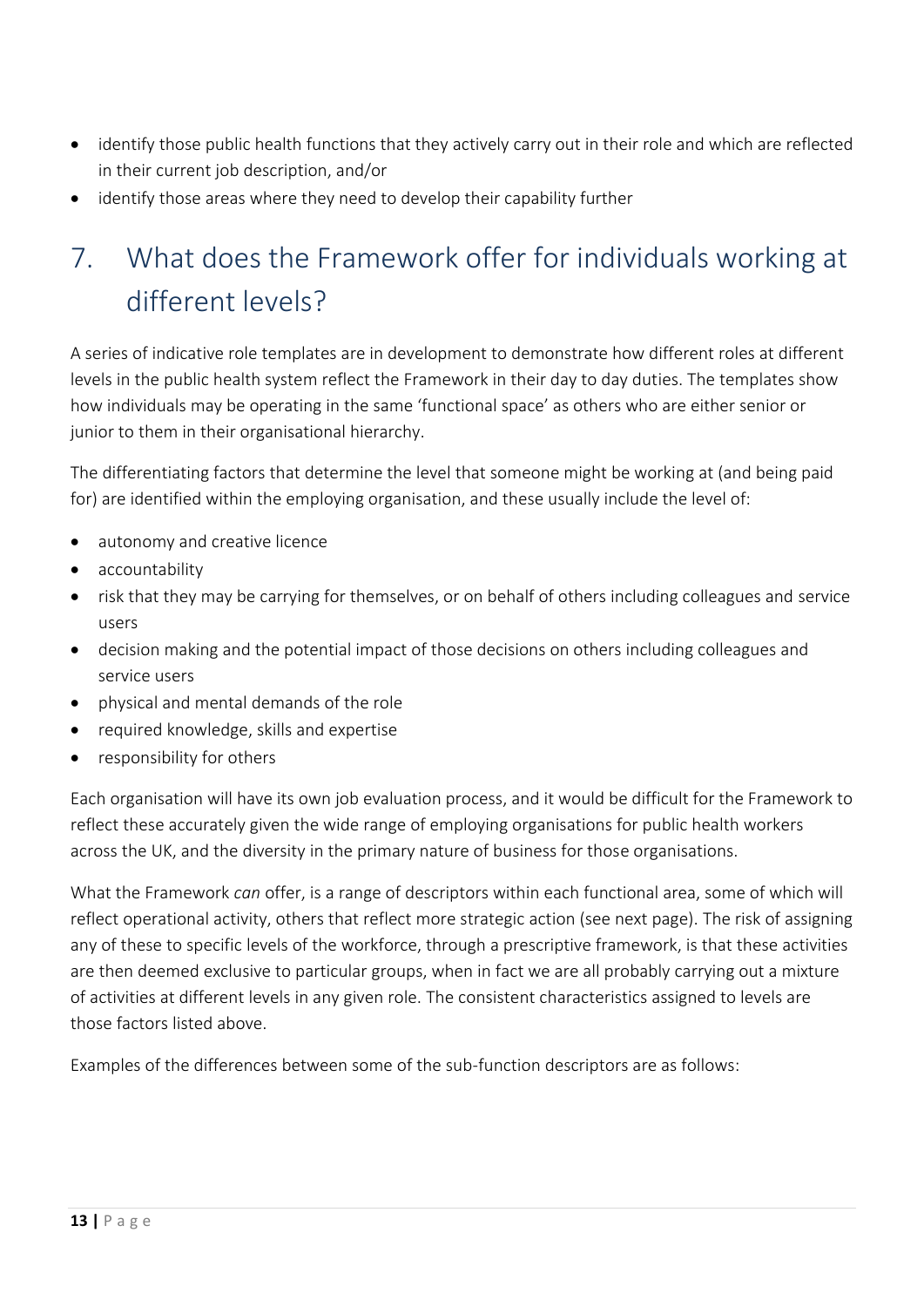### AREA A – Technical

This could be carried out by front-line health and care workers

#### Function A1

Measure, monitor and report population health and wellbeing; health needs, risks and inequalities; and use of services

requires high levels of expertise

**Sub-function A1.1** Identify data needs and obtain, verify and organise that data and information

#### **Sub-function A1.6**

Predict future data needs and develop data capture methods to obtain it

### AREA B – Context

Operational action or implementation

#### Function B1

Work with, and through, policies and strategies to improve health outcomes and reduce health inequalities

Strategic leadership and influence

#### **Sub-function B1.3**

develop and/or implement action plans, with, and for specific groups and communities, to deliver outcomes identified in strategies and policies

#### **Sub-function B1.4**

Influence or lead on policy development and strategic planning, creating opportunities to address health needs and risks, promote health and build approaches to prevention

### AREA C – Delivery

This applies universally to everyone

#### Function C1

Provide leadership to drive improvement in health outcomes and the reduction of health inequalities

Strategic leadership and influence

**Sub-function C1.1** act with integrity, consistency and purpose, and continue my own professional development

#### **Sub-function C1.5**

provide vision, shape thinking, inspire shared purpose, and influence the contributions of others throughout the system to improve health and address health inequalities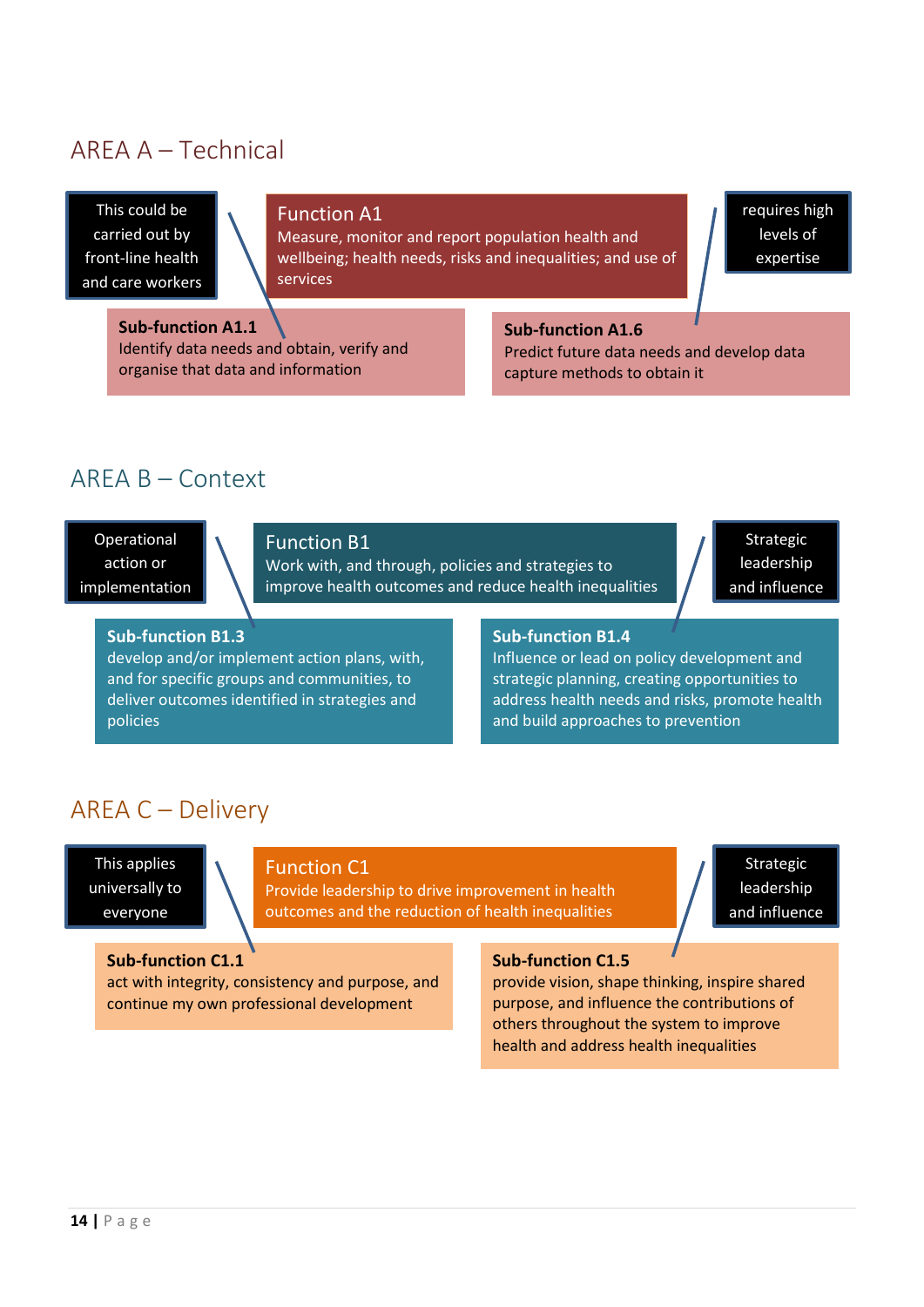### 8. How is the Framework being used in other ways?

The 2016 Framework is being applied in a number of different ways. This guidance focuses on its use by *individuals* who wish to identify their current capabilities in public health and plan for their ongoing development in this field of practice.

So that line managers are aware of the scope and range in the use of the Framework, other applications are listed below:

- to map curricular for training programmes and degree courses (eg: see reference to the PHSKF with RSPH [qualification documents HERE\)](https://www.rsph.org.uk/uploads/assets/uploaded/a84fc26a-faa7-41c7-9e454589c6985ad4.pdf)
- to conduct skills audits across a team or service to identify gaps [\(case studies HERE\)](https://www.gov.uk/government/publications/using-the-phskf-to-conduct-a-staff-skills-survey-2017)
- to appraise the public health functions/capabilities that need to be delivered across a 'place' or locality based health and social care system
- to provide a reference in the writing of service specifications in a commissioning process re: the capabilities required of a provider organisation
- to provide a reference for providers tendering for contracts to demonstrate how they provide the right capabilities to deliver public health services
- to support line managers in the writing of job descriptions
- to provide the basis of a degree-level apprenticeship standard for the public health practitioner in England

Currently, engagement events around the Framework have included the following groups:

- individual public health workers
- education and training providers
- employers
- professional membership organisations and regulatory bodies
- members of the wider workforce, and organisations representing them

## 9. How do we know if development activities have improved capability or performance?

It is one thing to attend and complete a training and development programme. It is another to be enabled to put new skills and knowledge into practice, and further, to be able to identify how that development has helped to increase or improve performance in an individual, and ultimately contribute to improved business outcomes.

The evaluation of development opportunities is often overlooked. Sometimes there is little or no follow up with individuals regarding their newly acquired level of competence, and how that can be put to best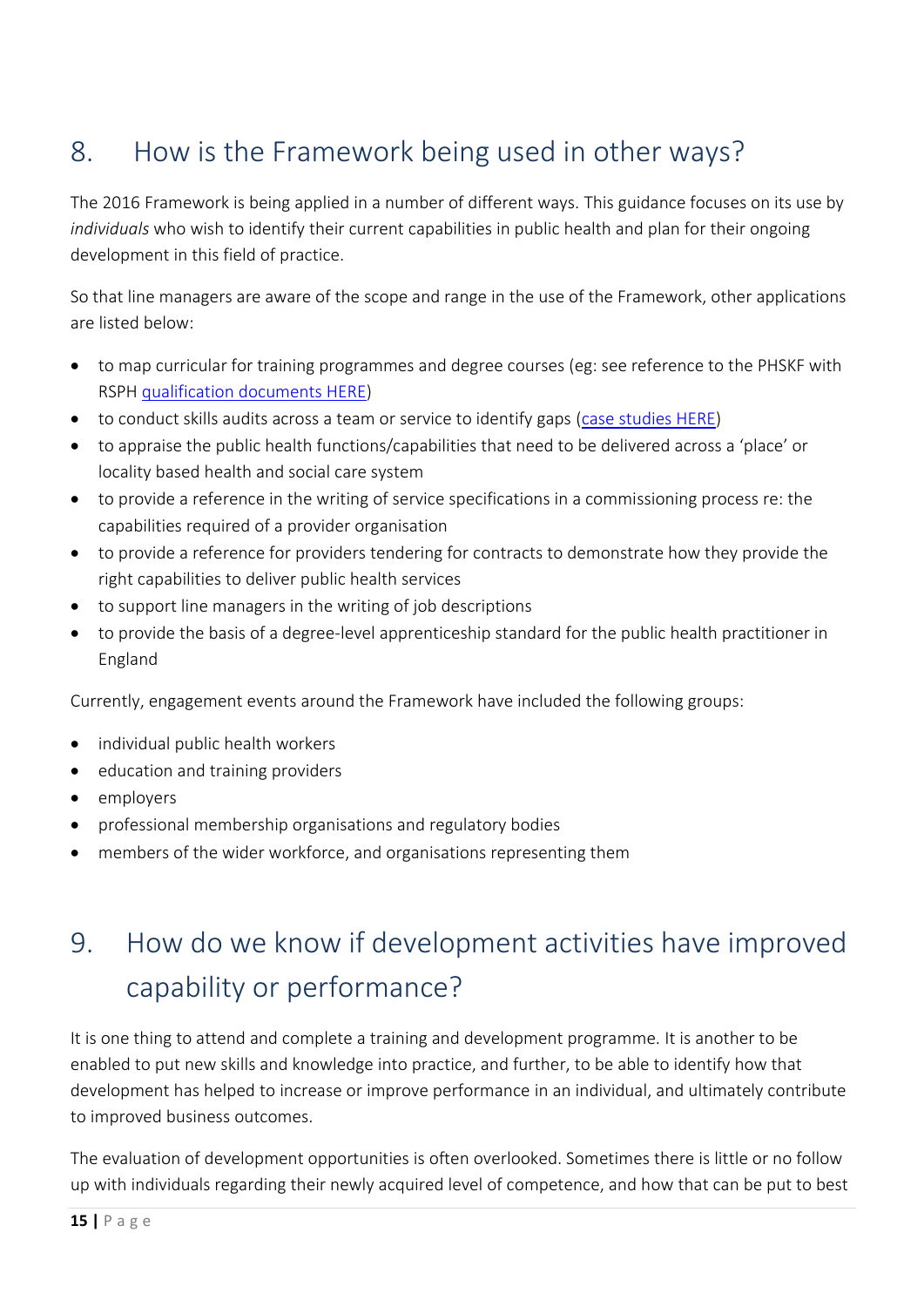use. The Kirkpatrick Model<sup>11</sup> for evaluating training, first developed in 1955, is often cited as a key reference.

| Kirkpatrick's Four Levels of Evaluation |                                                             |                                                                        |  |  |  |  |  |
|-----------------------------------------|-------------------------------------------------------------|------------------------------------------------------------------------|--|--|--|--|--|
| Level 1                                 | What did the learners think of the                          | Often captured through surveys or                                      |  |  |  |  |  |
| Reaction                                | learning experience? Did they<br>enjoy it?                  | questionnaires at, or following the<br>training or development event   |  |  |  |  |  |
| Level <sub>2</sub>                      | Did candidates actually learn                               | Captured through assessments - either                                  |  |  |  |  |  |
| Learning                                | anything? Did they gain in                                  | at the end, or the beginning and the                                   |  |  |  |  |  |
|                                         | knowledge and skills?<br>Did learners do things differently | end of the development experience<br>Can be captured through follow-up |  |  |  |  |  |
| Level 3                                 | as a result of the learning                                 | evaluation with learners and line                                      |  |  |  |  |  |
| <b>Behaviour</b>                        | experience? Do they work better                             | managers, though this often doesn't                                    |  |  |  |  |  |
|                                         | as a result? How has the learning<br>been applied?          | happen                                                                 |  |  |  |  |  |
| Level 4                                 | How did the learning impact on                              | This will require business metrics that                                |  |  |  |  |  |
| Results                                 | the business as a whole?                                    | can be linked to the                                                   |  |  |  |  |  |
|                                         |                                                             | training/development programme or                                      |  |  |  |  |  |
|                                         |                                                             | skill-sets being development                                           |  |  |  |  |  |

This model has been discussed and developed further eg: by the Chartered Institute of Personnel and Development $^{12}$  and more information is available on their website. There are also other methods of evaluating development programmes. The important message is that it is beneficial to find ways of demonstrating how the investment in the development of people is making a positive impact on both the learners, and the business, and in some instances wider society.

**.** 

<sup>&</sup>lt;sup>11</sup> The Kirkpatrick evaluation model [www.kirkpatrickpartners.com/Our-Philosophy/The-Kirkpatrick-Model](http://www.kirkpatrickpartners.com/Our-Philosophy/The-Kirkpatrick-Model)

<sup>&</sup>lt;sup>12</sup> CIPD evaluating learning and development [www.cipd.co.uk/knowledge/fundamentals/people/development/evaluating](http://www.cipd.co.uk/knowledge/fundamentals/people/development/evaluating-learning-factsheet)[learning-factsheet](http://www.cipd.co.uk/knowledge/fundamentals/people/development/evaluating-learning-factsheet)